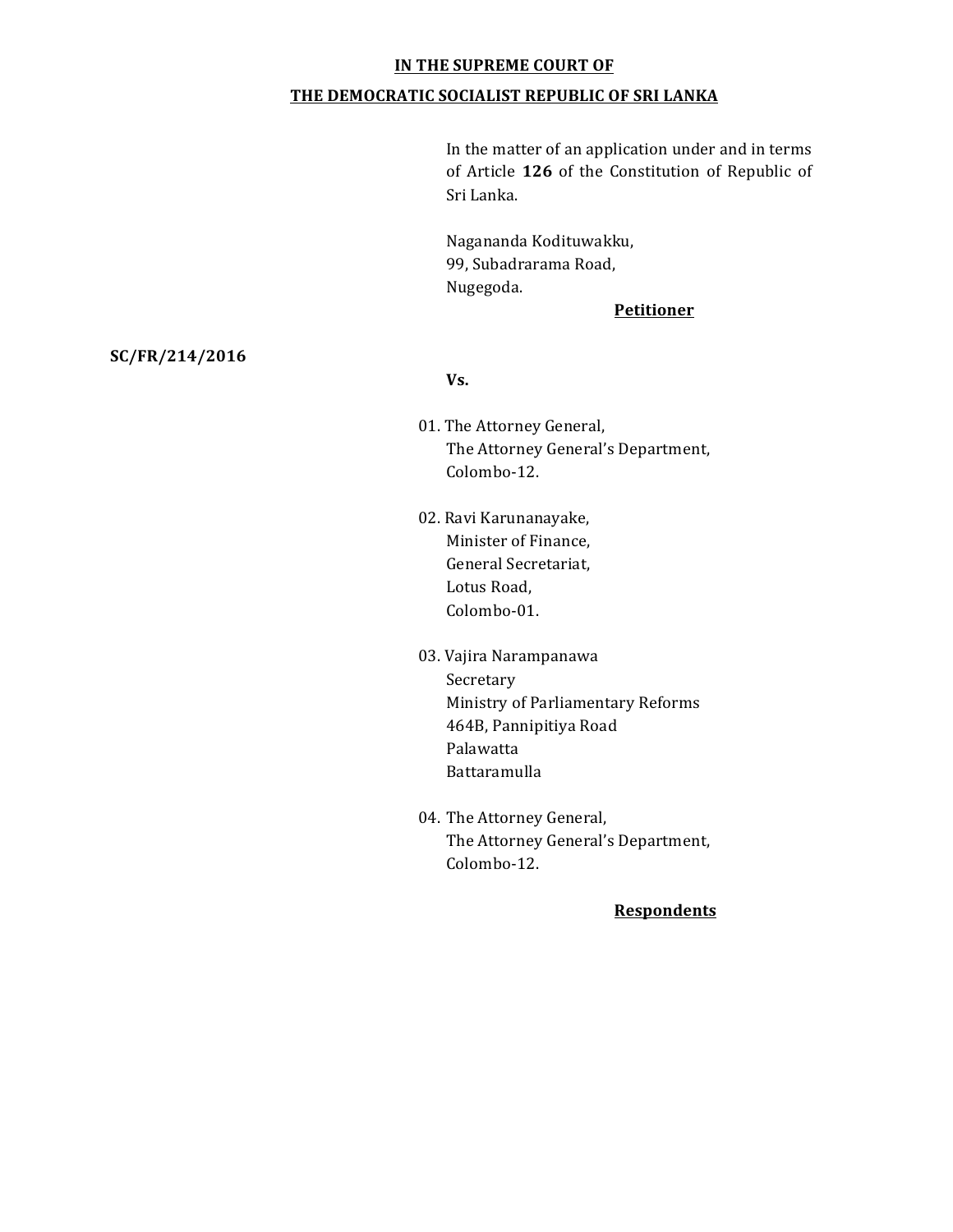# To: THE HONOURABLE CHIEF JUSTICE AND THE OTHER HONOURABLE JUSTICES OF THE SUPREME COURT OF THE DEMOCRATIC SOCIALIST REPUBLIC OF SRI LANKA

On this 25<sup>th</sup> July 2016

#### **Written Submission in support of A Fuller Bench**

- 1. The Petitioner respectfully submits that the complaint made to Your Lordship's Court refers to total breach of trust not only by the Respondents cited in this case but the other members holding office in the Legislature and the Executive as well, who have pledged to the people to be of their trustees, exercising people's legislative and executive power faithfully, working for the creation of a JUST AND FREE SOCIETY, whilst assuring due performance of their respective offices according to the Constitution and the Rule of Law, which however has been proved meaningless and inoperative when the fiscal strategy of the government is not based on principles of responsible fiscal management, ensuring that the fiscal policy decisions of the government will have regard to the financial impact of such decisions on further generation.
- 2. The Petitioner submits further that those who hold office in the Legislature and the Executive have acknowledged their obligations to the People and their duty to preserve people's rights and privileges, so that the dignity and freedom of the citizens would be assured and a Just, Social, Economic and Cultural Order attained, however their conduct concerning the matters involved in this case demonstrates patent violation of their Constitutional obligations.
- 3. The Petitioner submits that whereas the corruption in the Executive and the Legislature complained herein with plausible evidence reveals, that those who have been elected to the offices in these organs of the government, have compromised their integrity for unjust enrichment, thereby causing an enormous damage to the norm of the Representative Democracy, effectively nullifying the equality, fundamental rights and the doctrine of Democratic Governance enshrined in the Constitution.
- 1. The Petitioner submits that the implied actions complained herein clearly undermine the sovereignty in the people and betray the trust and confidence placed in the people appointed or elected to the legislature and executive by the people and such actions are unlawful and clearly fall within the Offence of Corruption as defined in the Section 70 of the Bribery Act.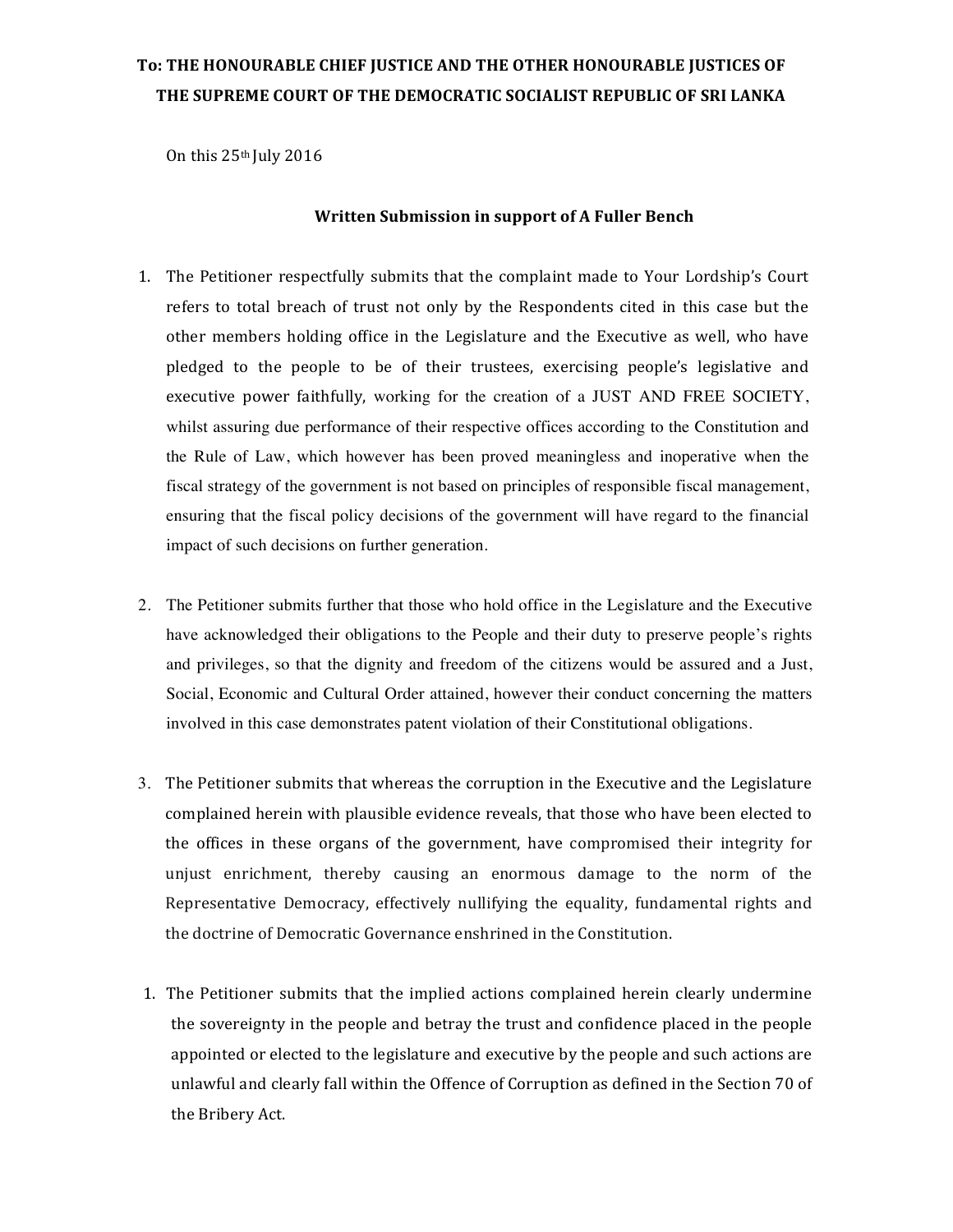#### **Modus Operandi adopted to subvert the operation of Law**

- 2. The Petitioner submits that the Fiscal levy exemption on vehicle permits to all 225 MPs has been granted under Section 3C of the Excise (Special Provisions) Act No 13 of 1989 by the Minister of Finance, apparently *'having regard to the economic development of the country'*, facilitating them to discharge the functions of their respective offices effectively. And in no way the law does authorize selling of such permits to third parties, thereby misappropriating the fiscal levy element (over 30 million rupees) that would have been otherwise charged had such vehicle been imported with no such exemptions.
- 3. The Petitioner respectfully submits that the Section  $3C(3)$  referred to above also provides that where any goods specified in any such Order made under subsection  $3C(1)$  by the Minister are subsequently sold or disposed of, contrary to the conditions specified for such goods, such goods shall be liable to the same Excise Duty, as is payable under the Act on like goods which are subject to Excise Duty and the consignee of such articles shall prior to such sale or disposal, obtain the permission of the Director-General of Excise and pay the Excise Duty.
- 4. The Petitioner submits that the 2<sup>nd</sup> Respondent has listed motor vehicles as an 'Exercisable Article' under the Gazette notification marked **P3**, but on the permit issued to MPs by the 3<sup>rd</sup> Respondent to import luxury high valued motor vehicles under the exemption granted under Section 3C above, **no conditions whatsoever have been specified**, that would make such **permits erroneous, wanting for statutory legality and therefore a nullity.** The Petitioner submits that the inclusion of such restrictions are not optional but mandatory in the interest of protecting the national economy, but they have been deliberately and surreptitiously avoided, permitting the MPs to sell their permits, and thereby misappropriating huge sums of the government tax revenue.
- 4. The Petitioner submits further that tax component of such a vehicle imported by any other citizen without such an exemptions is well over 30 million rupees (charged at the rate of  $300\%$ ) and thus there is a heavy demand for these permits in the motor vehicle trade, as buyers of these permits are allowed to import any vehicle of their choice (sometimes tax component of the luxury vehicles imported on these permits is well over 60 million rupees), with no restriction on the engine capacity and with no restriction whatsoever imposed on the sale or transfer of the vehicles. Therefore, the Petitioner submits that right now, these permits easily fetch a very high price tag going up to over 25 million rupees in the motorcar market.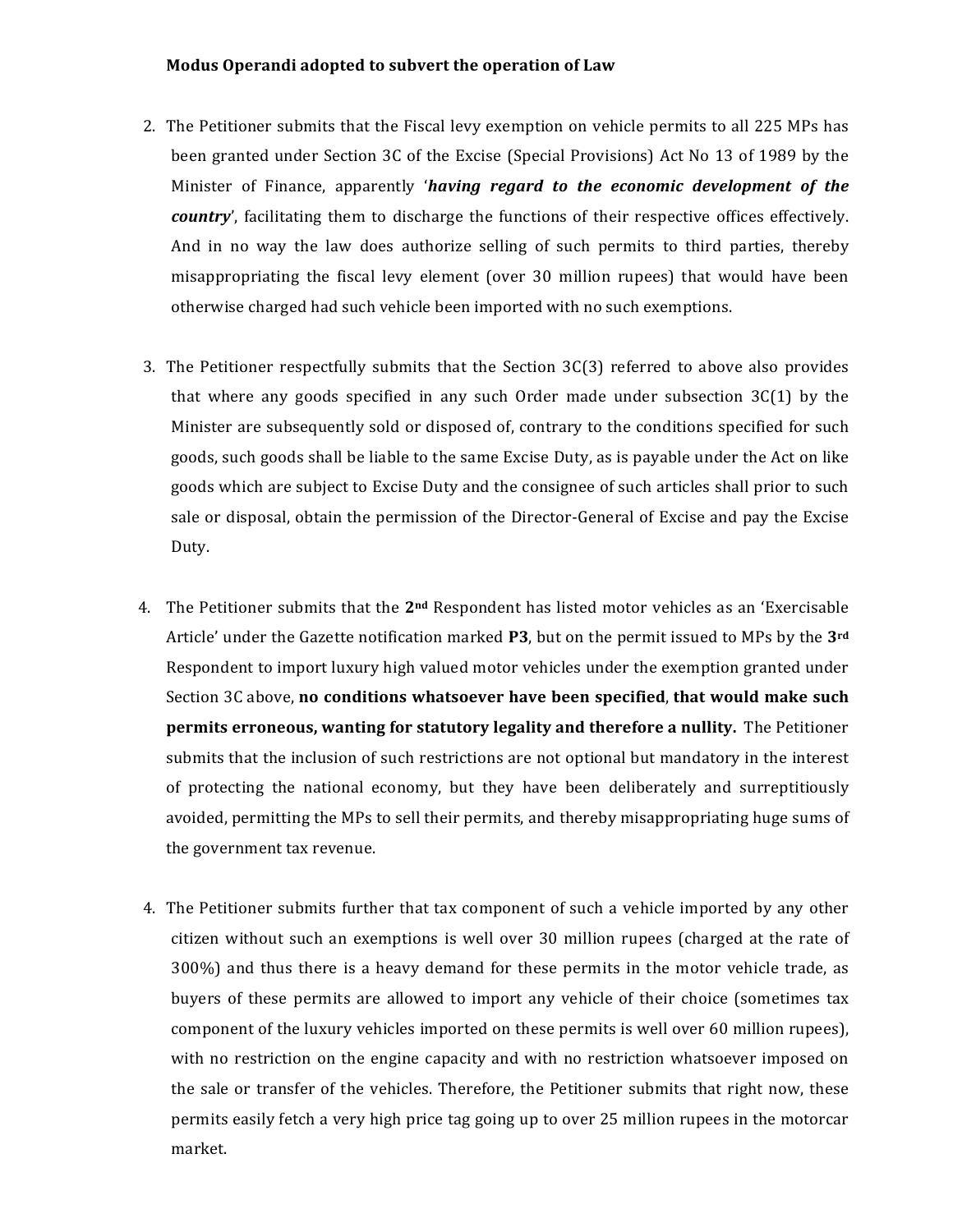- 5. The Petitioner submits that it is common knowledge that selling of these permits and sharing of the defrauded tax revenue with car importers by MPs are not only illegal but morally and ethically wrong, as such actions amount to **pure abuse of office of the MP to favour themselves for unjust enrichment, which on the other hand is a punishable offence under Section 70 of the Bribery Act.** The Petitioner states further that this fraudulent practice of issuing tax free permits allowing defrauding of government revenue is in clear breach of the fiscal policy enacted by law, which requires the **government to have regard to the financial impact of such policy decisions on future generations** as stipulated in Section  $3(g)$  of the Fiscal Management (Responsibility) Act No  $3$  of 2003 (as amended).
- **6.** The Petitioner submits further that the financial strategy of the government shall always be based on the 'principles of responsible fiscal management' as set out in the *Fiscal Management (Responsibility) Act* No 3 of 2003 that has been enacted *inter alia* to ensure and facilitate public scrutiny of fiscal policy and performance of the **government, which are being deliberately violated by the Respondents with no regard**  or respect to their constitutional obligations.
- 5. The Petitioner submits further that  $1^{sr}$ ,  $2^{nd}$  and  $3^{rd}$  Respondents are fully aware that the taxfree permit schemes are fundamentally wrong and completely against the 'principles of responsible fiscal management' as enacted by the Parliament, as they allows fraudster elements to embezzle billions of government revenue, causing a huge impact on the government revenue collection and therefore, having considered the people's severe criticism of tax free permit schemes adopted by the previous regime (Rajapakse regime defeated in 2015) causing colossal losses to government revenue, the  $1<sup>st</sup>$  Respondent's new administration was compelled to pledge the people that they would abandon such schemes altogether (ref: **P8** at page 45).

#### **Gross abuse of the trust placed in the Legislature and the Executive**

7. It is respectfully submitted that those who hold public office as in the case of  $1^{st}$ ,  $2^{nd}$  and  $3^{rd}$ Respondents hold such offices exercise inalienable Legislative power and Executive power vested in the people in terms of the Article  $4$  (a) and  $4(b)$  of the Constitution, purely on trust on a social contract entered with the people. These Respondents have subscribed to an Oath under the Constitution and are therefore required to perform their respective offices faithfully and according to the Rule of Law.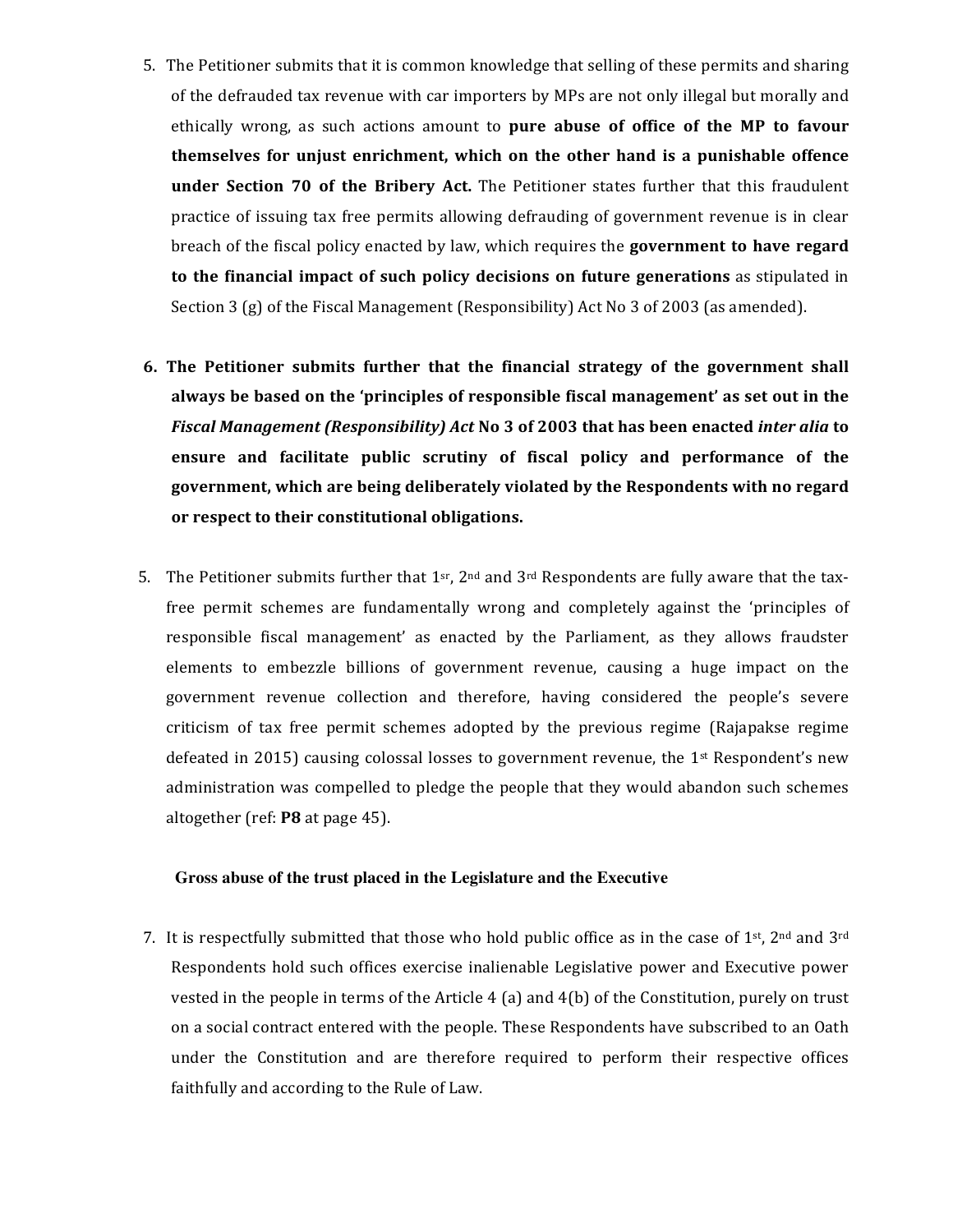### **Role of the Judiciary as the watchdog of the people**

8. The Petitioner with due respect submits that the Respondents referred to in this right violation petition have betrayed their constitutional obligations to the people and their duty to respect and honour the rule of law. And therefore, the Petitioner respectfully submits that there is an unavoidable National Duty vested in the Judiciary ,as the judges exercise judicial power of the people purely on trust, to take cognizance of these financial crimes and deal with wrongdoers decisively and appropriately and become a symbol of hope for the people of Sri Lanka, who have completely lost their confidence in the corrupt elements that abuse the people's legislative and executive powers.

### Heavy responsibility vested in the Hon' Office of the Chief Justice

- 9. It is respectfully submitted that in the ceremonial address made by Your Lordship, the Chief Justice, on being appointed to the office of the Chief Justice on 09<sup>th</sup> Jan 2015, declared *inter alia* that;
	- a) "...The administration of Justice draws its legal sanction from the Constitution, its *credibility rests in the faith of the people. Indispensable to that faith is the* Independence of the Judiciary. **Public confidence in the administration of** *Justice is imperative to its effectiveness, because ultimately the ready <u>acceptance of a judicial verdict gives relevance to the justice system.* We</u> should always try to see that our Courts of law should be the Temple of Justice and *it* is our proud privilege to work together in order to make democracy of our *country* to be the best symbol and emblem for the whole region..."
	- *b*) 'Credibility of the Judiciary rests in the faith of the people. Indispensable to that *faith is the independence of the Judiciary'*

# *c*) *'The power of the Judiciary depends largely on its reputation for independence, integrity and wisdom'*

*d*) 'The members of the legal profession should strive to occupy a prominent place in *the heart of the people and the public life in the country. Thus, the strength and stability* of a democratic state rests upon the vision and wisdom of its legislature, *the efficiency of the Executive and the integrity, impartiality and independence of its Judiciary'* and